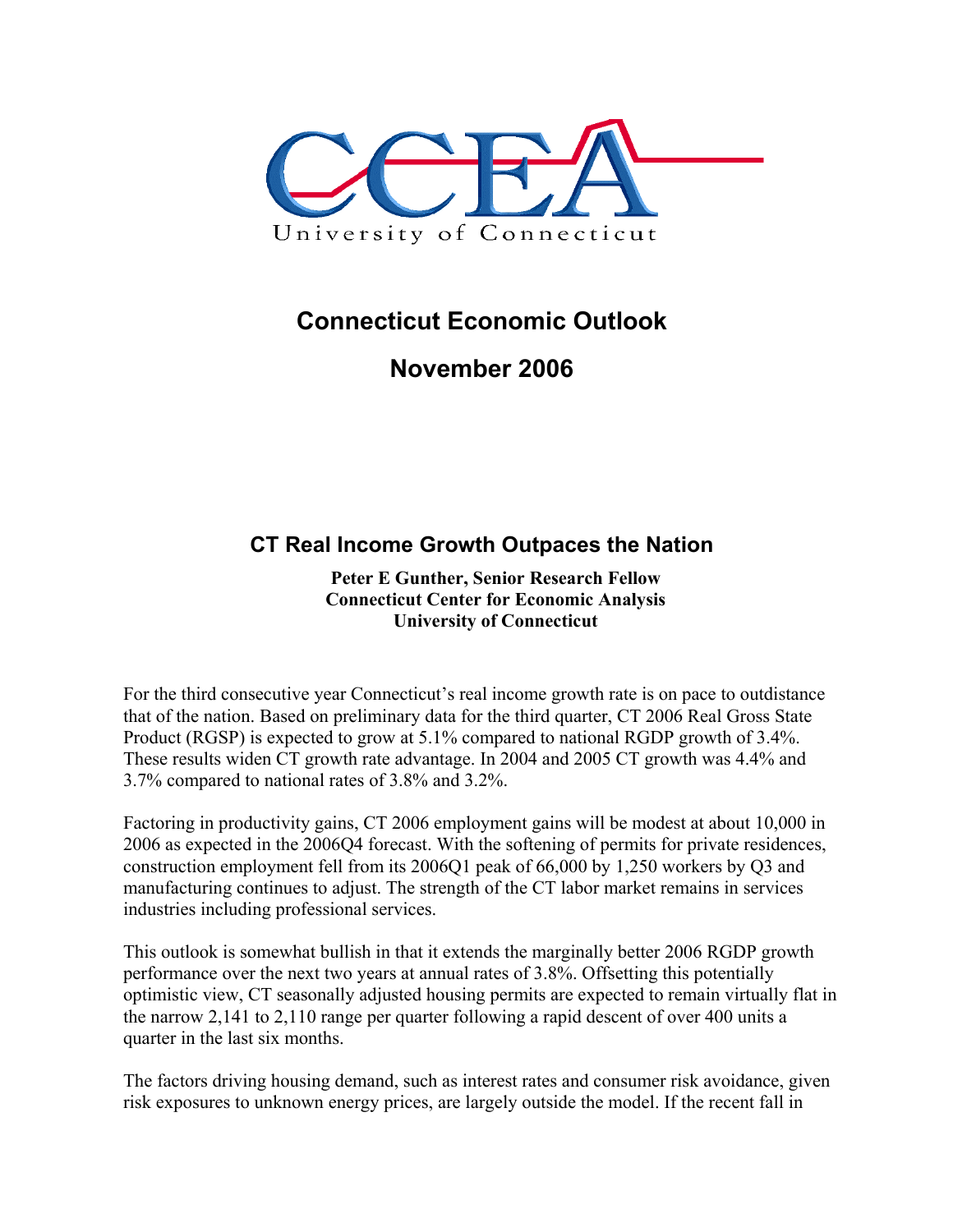energy prices were to be sustained or extended or the Federal Reserve were to lower interest rates, there is room for considerable upside from this sector. Alternatively, recent OPEC pronouncements and threats to Iran could exacerbate the energy uncertainties by eroding CT and national consumer confidence and real growth.

The resulting outlook for CT RGSP growth is for 3.9% over 2007 and 3.0% in 2008 with employment growth of 15,000 in 2007 and 12,000 in 2008. Over the two years, employment gains will be concentrated in the services sector (15,000), government (9,000), construction (4,000), due to a non-residential up-tick, and trade transport and utilities (2,000) offset by declines in manufacturing (-3,000). Should non-residential construction be further postponed, there would be some downward adjustments to this forecast.

## **Housing Affordability and Construction Employment**

Recent press articles have emphasized the downturn in the national housing markets, especially in Florida, where cyclical markets related to secondary luxury homes exaggerate the price cycle's amplitude. Closer to home, others have expressed concern about affordability in Connecticut based on average home cost. Such claims warrant a more granular look at the recent CT permits data issued for single and multiple dwellings – specifically doubles, three or four unit complexes, and complexes containing five or more homes.

The average value of CT permits issued this year and last year, shown in Chart 1, illustrate that annual average permit values continue to rise for all recorded classes of homes except doubles, a possible plus for the contractors should markets sustain their expectations. Seasonally adjusted, both the national CPI for housing and the residential construction housing product price index continue to rise. The CPI for housing rose by 1.4 to 1.6% per quarter in 2006 and the housing product price index by 1.7% in the last quarter following a jump of 5.6% in the 2006Q2.

Important for first-time buyers, the average value of the permits for all types of CT multiple dwellings is less than half the average value of permits to construct single detached homes, thereby providing possible entry points into home ownership for young families and those with below average incomes.

Historically families' fiscal capacity to buy single detached homes has been a combination of their annual income and wealth accumulated in the resale of smaller starter homes. Availability of starter homes is then important to established market dynamics as is the appreciation of the housing stock, net of outstanding mortgages, to financing the eventual purchase of single family dwellings. Should it occur, housing price retraction, combined with high ratio mortgages, could reverse these recent market dynamics.

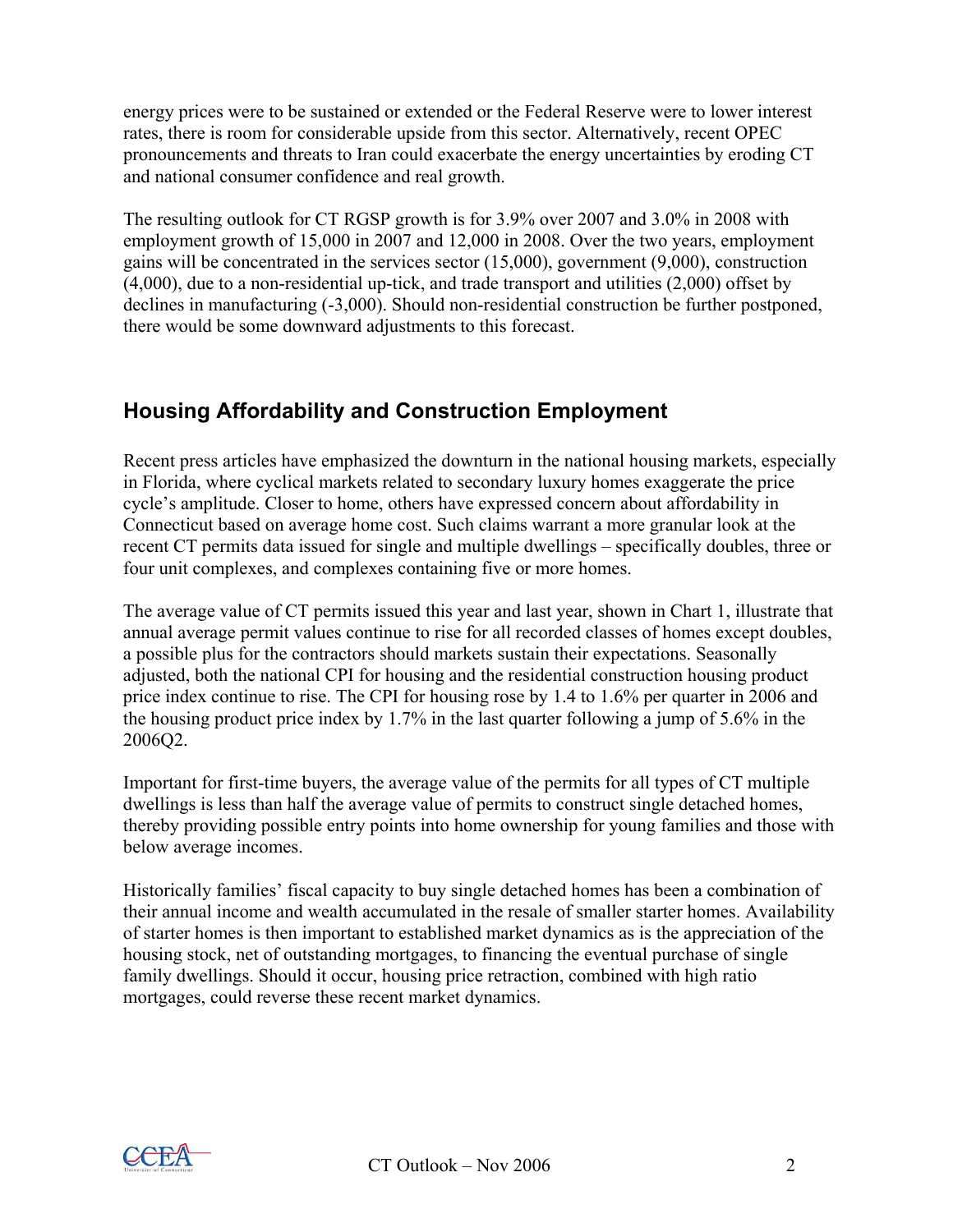



The number of seasonally adjusted CT permits issued for more affordable multiple units since 2003Q4 have been above their century average of 488 units per quarter, as shown in Chart 2. In the last two years, 25.6% of CT permits for private housing have been for multiple units but only 3.1% of all permits were for structures with more than one but less than five units. From the logical bounds of the monthly reports, at least 199 units of structures with five units or more had to be structures with less than 10 units such as row houses and carriage homes. This level of activity in multiple housing units assures only a modest availability of multi-unit starter homes accompanied by a greater availability of new apartments or condominiums constituting a base demand for starter white goods.





Source: CCEA based on Data from the Bureau of the Census

In addition to the decline in total permits for multiple units toward norms for this century, the short-term news for contractors is adversely influenced by the downward trend of single home permits since 2004Q4. In each of the last two quarters, the total number of housing permits, seasonally adjusted, has fallen by more than 400 units per quarter from a high of 2,896 in 2006Q1 to 2,057 in 2006Q3.